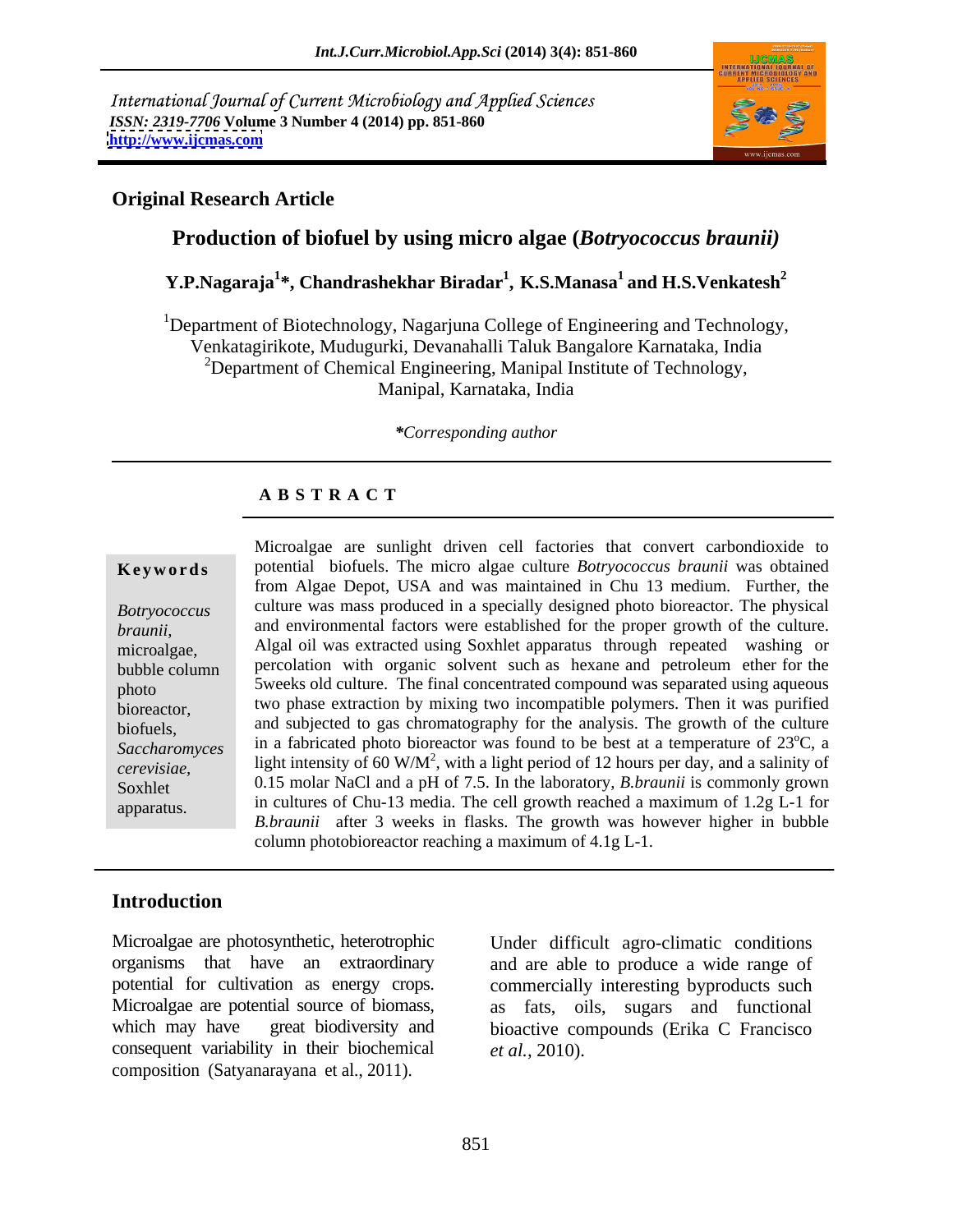The Combustion of fossil fuels generates sulfuric, carbonic, and nitric acids, which fall to Earth as acid rain, impacting both natural areas and the built environment. Monuments and sculptures made from  $\mu$  photosynthetic organism, it can reduce  $CO_2$ marble and limestone are particularly vulnerable, as the acids dissolve calcium<br>necessary  $(Sawawama)$  at al. 1999) carbonate. The algae oil is the best substitute for energy production and

*Botryococcus braunii* The green colonial hydrocarbon rich unicellular microalgae *Botryococcus braunii* (Banerjee *et al.*, .2002; reservoirs at temperate, tropical and arctic latitudes (Tyson, 1995). It is recognized as one of the potent renewable resource for the responsible for more than  $40\%$  of the production of liquid hydrocarbons.*B braunii* is **global carbon** fixation. Thus this classified into A, B and L races based on the type of hydrocarbons in the range of C21 to fatty acids (Banerjee *et al.,* 2002; Metzger *et al*.,2005).The L race yields a single C40 isopropenoid hydrocarbon ,lycopa  $-14(E)$ , **Materials and Methods** 18(E)-diene (Metzger *et al*; 1990).The B race produces two types of triterpenes called<br> **Sample collection** *Botryococcus* of C30-c37 of general formula CnH2n-10 as mojor hydrocarbons and small amounts methyl branched squalene. Certain strains of B race also biosynthesize buttained from Algae Depot, USA It was<br>cyclopotryococcenes (David *et al* 1988 cultivated in Chu-13 (1942) medium in cyclobotryococcenes (David *et al*.,1988 ;Achitouv *et al*.,.2004). Also a feature common to all the three races is the presence of a highly aliphatic ,non-hydrolysable and a shake flask after which it was inoculated insoluble bio macromolecule (algaenan) found to photobioreactor and was maintained at in their outer cell walls (Achitouv *et al.,*2004). The highly resistant nature of the *B.braunii* algenn to degradation allows it to selectively preserves during fossilization, leading to fossil Shake Flask Culture *B.braunii* remains, a major contributor to a number of high oil potential sediments (Simpson *et al.,* 2003). The algae *B.braunii* produces oil in the range 0f 29-75% (on dry weight basis). This variation in the content of hydrocarbon is due to the difference in the was 12:12 in rotary shaker at 100rpm for

on cultural and physiological conditions (Dayananda *et al.,*2006),these fuels were free from oxides of sulphur and nitrogen (SOX and NOX) after their combustion. Being a photosynthetic organism, it can reduce  $CO<sub>2</sub>$ emissions by  $1.5 \times 105$  tons/yr and  $8.4 \times 103$ ha of microalgal cultivation area would be necessary (Sawayama *et al.,*1999).

energy drink (K.Vairavan *et al.*, 2010).<br>
called raceway ponds systems and Metzger and Largeau, 2005) is widespread in Yusuf Christi *et al.,*(2008) found that, the freshwater, brackish lakes, reservoirs and roles algal cultures can play economically ponds. It is also widely distributed in with biofuel production and the long term C33 odd numbered n-alkadiens,mono-, tri-,<br>tetra-,and pentaenes and they are derived from the photobioreactor and for the Biofuels Zhang *et al.,*(2010) have used reactors called raceway ponds systems proposed closed type photobioreactors, for higher photosynthetic efficiency and temperature control of the culture medium. benefits. According to Katsumi *et al.,* (1987) Algae efficiently use  $CO<sub>2</sub>$ , and are responsible for more than 40% of the global carbon fixation. Thus this investigation was undertaken to Grow the cultures of *Botryococcus braunii* in photobioreactor and for the Biofuels Production.

## **Materials and Methods**

## **Sample collection**

The culture of *Botryococcus braunii* was obtained from Algae Depot, USA .It was cultivated in Chu-13 (1942) medium in small volumes in conical flasks for the stock culture and then it was inoculated to a constant pH 7.5 and a set temperature  $23^{\circ}$ C.

## **Shake Flask Culture**

strains , the race it belongs and also depends the adequate supply of oxygen. The The microalgae obtained cultured in 250ml shake flask culture method. It was maintained at room temperature  $(28+2)$ and, the light/dark hour cycle followed was 12:12 in rotary shaker at 100rpm for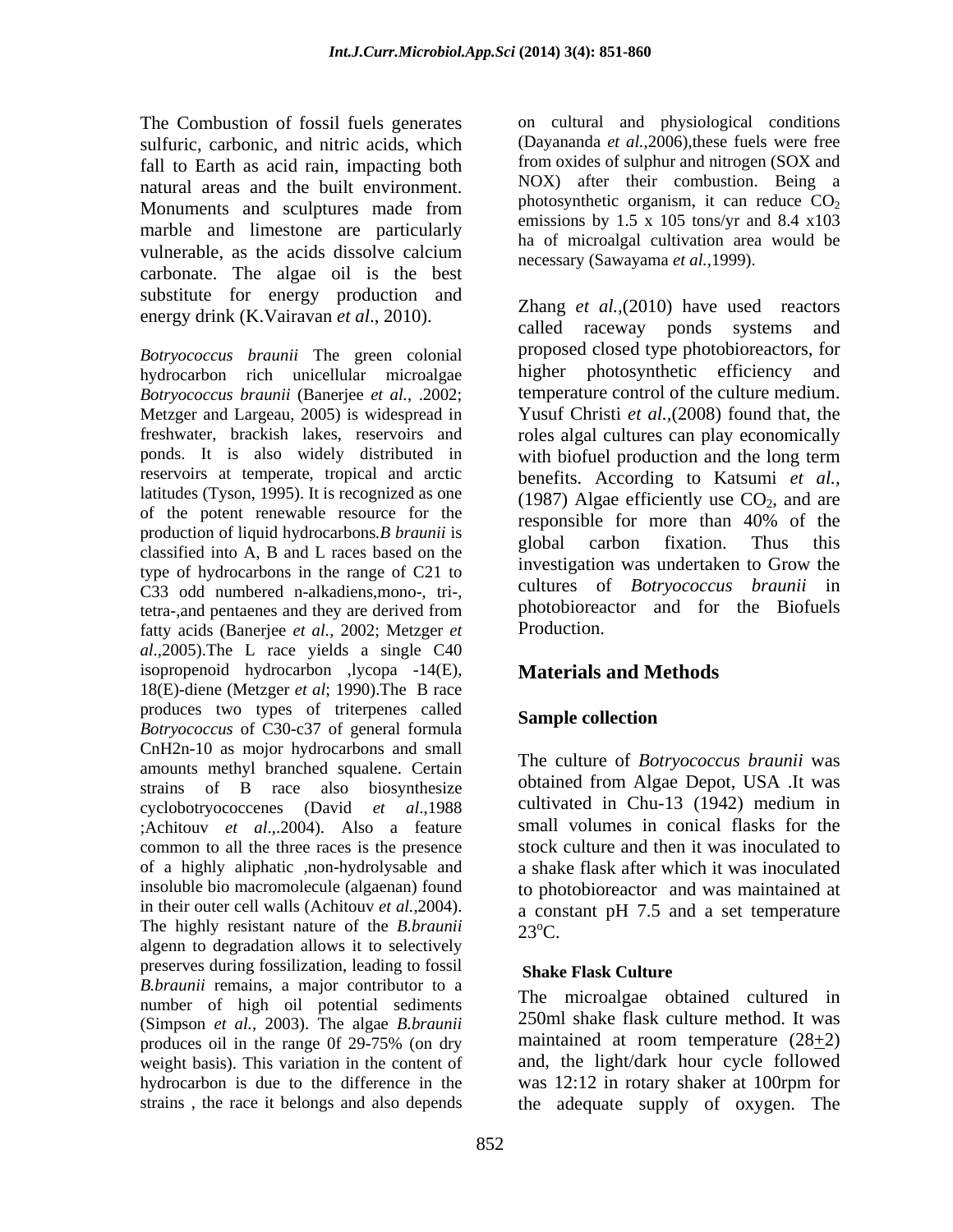culture was harvested after 3 weeks of Final weight (mg)-initial weight (mg) incubation and then transferred into Biomass yield content  $(mg \text{ ml}^{-1})$  = photobioreactor. Sample taken (ml)

## **Bubble column Photobioreactor culture**

The 3 weeks old culture obtained from the **Extraction and fractionation of lipids** shake flask was inoculated into bubble circular concentric glass columns of 30mm nominal working of 4.0L. The dispersion and each of chloroform and water. The system for the reactor consisted of a 1.5cm homogenate was filtered through  $W/M<sup>2</sup>$ , with a light period of 12 hours per day, and a salinity of 0.15 molar NaCl at pH of 7.5. The supplement of  $CO<sub>2</sub>$  to the hydrocarbons, nonpolar lipids except culture would enhance the growth of the hydrocarbons and polar lipids, to supplement at a high rate of 1.5 sprayer/air stone to create a forced stress of the solvent. on the algae for exchange of gas.

## **Hydrodynamic Stress**

calculated by using the following Polar lipids were detected also by specificequation.

 $) =$ Sample taken (ml)

## **Lipid Estimation Test**

## **Extraction and fractionation of lipids**

column photobioreactor specially designed The lipid extraction was done by using for the present investigation. The bubble Bligh and Dyer method 1.0g of the freeze column photobioreactor consisted of two dried preparation was homogenized in inside diameter and  $65 \text{mm}$  outside  $(1:2:0.8, v/v)$  with a Waring blender, and diameter. Height of 726 and 711mm/ the lipids were extracted after addition of 30 diameter air diffuser located at the center Whatmann filter paper no. 2 on a Buchner of the column. The culture was exposed to funnel. It was repeated for three times and the natural day and night photoperiod and the chloroform layer was evaporated by red blue light of different wavelengths for keeping on a water bath to dryness and the growth rate studies. The culture total lipids were measured gravimetrically. environment was maintained to a The silica gel column supplied by Amil temperature of  $23^{\circ}$ C, a light intensity of 60 was (Ixl5cm) packed with silica gel using ,with a light period of 12 hours per 250ml of hexane, 150ml of chloroform, algae so, the photobioreactor was designed respectively to fractionation of total lipids. litres/min air supply through an air measured gravimetrically after evaporation 30ml of chloroform- methanol-water (1:2:0.8, v/v) with a Waring blender, and ml each of chloroform and water. The homogenate was filtered through and 150ml of methanol to isolate hydrocarbons, nonpolar lipids hydrocarbons and polar lipids, The isolated lipids in each eluate were of the solvent.

## **Analysis of lipids**

The hydrodynamic stress is brought about analyzed by thin-layer chromatography on by the use of an airlift PBR, which uses a silica gel 60F254 (Merck, 0.25 mm thick) sparger/air stone to propagate the algae plates using the following solvents: hexane from the dark zone to the dark zone to the for hydrocarbons; ; petroleum ether diethyl light zone with high degree of turbulence ether diethyl ether-acetic acid (90 : 10 : 1, offered by supplying air. v/v) for nonpolar lipids; chloroform- **Biomass Estimation** 5, v/v) for polar lipids. The spots were The biomass yield of microalgae was ethanol (1 : 9, v/v) followed by charring. The composition of each fraction was methanol-acetic acid-water (100 : 20 : 2 : visualized by spraying with sulfuric acid-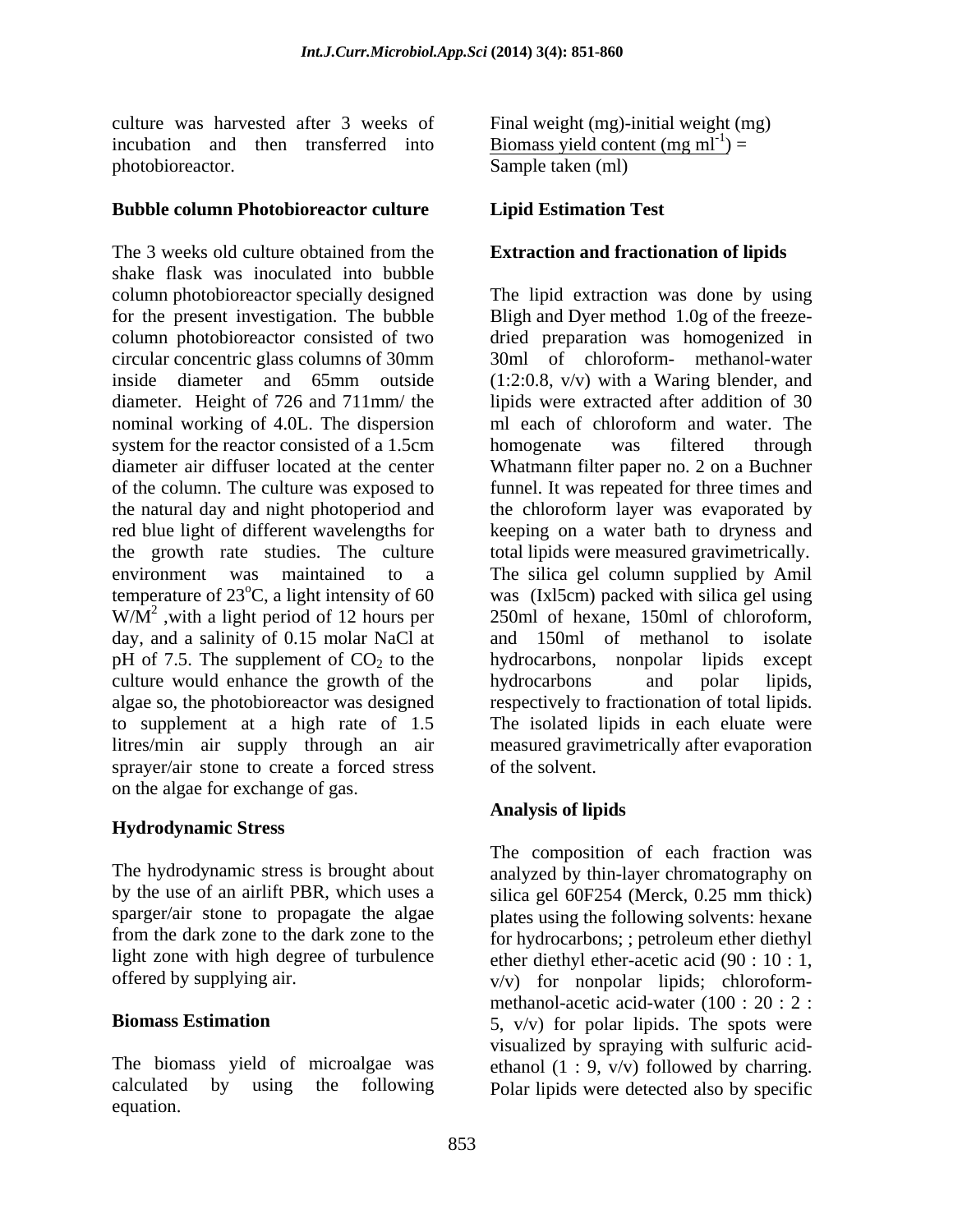spray reagents: Dragendorff and each **Immobilization of lipase on fabric** spots were compared with the literature. **membrane** For measurement of relative percentage of

Lipid content  $(mg m l<sup>-1</sup>) =$  $) =$ 

# **Determination of Alcohols by Gas**

The algal sample was analyzed by gas-<br>It was taken out and dried at room liquid chromatography the test was

## **Production of Biofuels**

The extraction thimble was closed with a **Extractive fermentation** fat free cotton swab. The thimble was solvent such as hexane, petroleum ether, solvent was drained into a container by opening the spigot to the soxhlet extractor. Saccharomyces cerevisiae (Anuradha The solvent vessel was heated until all the solvent evaporated and condensed in soxhlet extractor. The vessel containing After the sterilized medium cooled to the

Fatty acids after the soxhlet exraction was membrane in 50ml stoppered flasks batch mode. The temperature was without organic solvent.  $\mu$  maintained at 30 $\rm ^{o}C$  and the aeration at

## **membrane**

individual components, the lipids were Lipase was immobilized by using an chromatographed on silica gel-coated established immobilization procedure. glass plates. Briefly, 0.1g of fabric (approximately It was also calculated by using the immobilization solution consisting of 0.5g following formula,<br>
following formula,<br>
Final weight (mg)-initial weight (mg)<br>
Final weight (mg)-initial weight (mg)<br>
Final weight (mg)<br>
Final weight (mg)<br>
Final weight (mg) and D.1g of<br>
magnesium chloride. 9cm<sup>2</sup> ) is presoaked for 1hour in 10ml of co of gluten, 0.2g of lecithin, 0.2g of polyethylene glycol 6000 and 0.1g of magnesium chloride.

Sample taken (ml) Fabric membranes were dried at room **Chromatography** added into 10ml of enzyme solution (5,000) conducted at Azyme Biosciences of immobilized lipase was determined by Bangalore for the determination of alcohol using an olive oil emulsion method after by gas chromatography. grinding at 0°C, was 10,000 Uw/g Fabric membranes were dried at room temperature and used as supports for the immobilization of lipase. Membranes were to 10,000 Uw/ml), stirred for 2 to 3 hours, lt was taken out and dried at room temperature under a vacuum. The activity membrane.

## **Production of Bioethanol Extractive fermentation**

inserted into the soxhlet extractor. The The fermentor, input, output and sampling was filled into the solvent vessel. The oil extracted algae debris after soxhlet extract was extracted at a temperature 110- extraction and other nutrients were 130°C for 10-20 extraction cycles. The sterilized separately and added aseptically was sterilized by autoclaving. The lipid to the reactor before inoculation of *Saccharomyces cerevisiae* (Anuradha Karunanidhi 2008).

the fat residue was placed in a drying oven ambient temperature, it was inoculated at  $103^{\circ}$ C and heated to constant weight. with  $6\%$  v/v of inoculums growth with **Lipase catalyzed esterification** volume of the reactor was maintained After the sterilized medium cooled to the 1kg.m-3 biomass of algae. Working 1liter.

esterified using immobilized lipase The experiments were conducted in the batch mode. The temperature was oC and the aeration at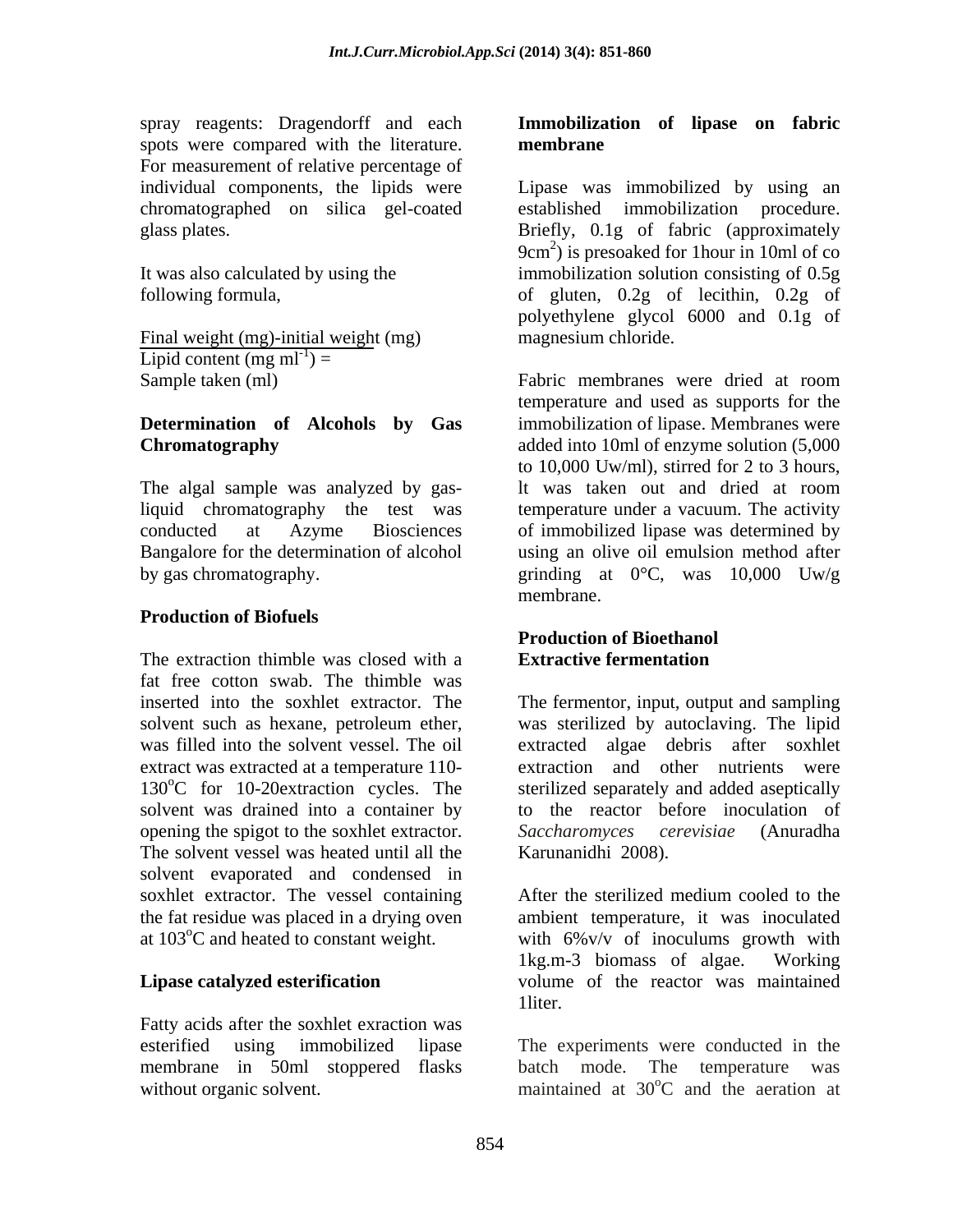0.5VVM. The initial pH was adjusted control pH was maintained at 5.0. The a maximum of 1.2g L-1 for *B.braunii* agitation was set at 160rpm. These after 3 weeks in flasks. The growth was conditions were maintained throughout the however higher in photobioreactor

From the present investigation the Lipid Estimation following results were obtained. The<br>microalgae.sample. Fig. 1a had adapted to The total lipid was measured microalgae sample Fig.1a had adapted to The total lipid was measured<br>the Chu-13 culture medium with gravimetrically by using following the Chu-13 culture medium with gravimetrically by using following microscopic view of the culture Fig. 1b after 3 weeks of incaution in rotary shaker Fig.2, which was monitored in terms of its increase in biomass after which, it was transferred to the photobioreactor. The results were confirmed with the earlier studies made by David *et al.,* 1988. The culture was found to be yield well and the yield was measured by taking the total the increasing age of culture. The graph weight of the biomass and was found to be plotted, when compared with the weight of the biomass and was found to be

photobioreactor showed much increase in the growth rate and the lipid content compared to that of shake flask culture. However, the apparatus designed and fabricated for the study was found to be<br>suitable because the light intensity<br>Chromatography suitable because the light intensity, **Chromatography**<br>temperature, humidity and co<sub>2</sub> supply was found to be more appropriate for the yield of total biomass from the algal sample when compared to the shake flask studies Fig. 3a & b. The result found to be 4.1g/l.

The growth rate curves of *Botryococcus* 

between 6.5-6.8 with 1M NaOH. The depicted in Fig.4. the cell growth reached chemostat runs. ,reaching a maximum of 4.1g L-1. The **Results and Discussion** reports made by Chisti, Y. 2008. *braunii* in shake flasks and bioreactor are depicted in Fig.4..the cell growth reached <sup>a</sup> maximum of 1.2g L-1 for *B.braunii* after <sup>3</sup> weeks in flasks. The growth was however higher in photobioreactor results are concurrent with the earlier reports made by Chisti, Y. 2008.

## **Lipid Estimation**

The total lipid was measured gravimetrically by using following formula.and the data was obtained as shown in the Table.4.1.

1.2g/l from the shake flask studies.<br>was found to be 71.6% whereas in our<br>our **Bubble column Photobioreactor culture** investigation it is observed to be 78% of *Botryococcus braunii* inoculated to the From the Table-1 It was found that, increase in the lipid content as the days increases. Maximum lipid content was found to be 78% later on the percentage of lipid content was showing constant as the increasing age of culture. The graph plotted, when compared with the investigation done by Katsumi *et al.,* 1987 was found to be 71.6% whereas in our investigation it is observed to be 78% of lipid content from the *B. braunii* grown in a bubble column photobioreactor supplemented with Chu 13 medium after five weeks of culture.

## **Determination of Alcohols by Gas Chromatography**

Growth rate **Growth** rate calculated by comparing to the peak area The five weeks old sample when subjected to Gas chromatography, chromatogram of the sample was found similar to that of methanol chromatogram (Fig.6 & Fig.7). The peak area of the sample was of methanol and the percentage of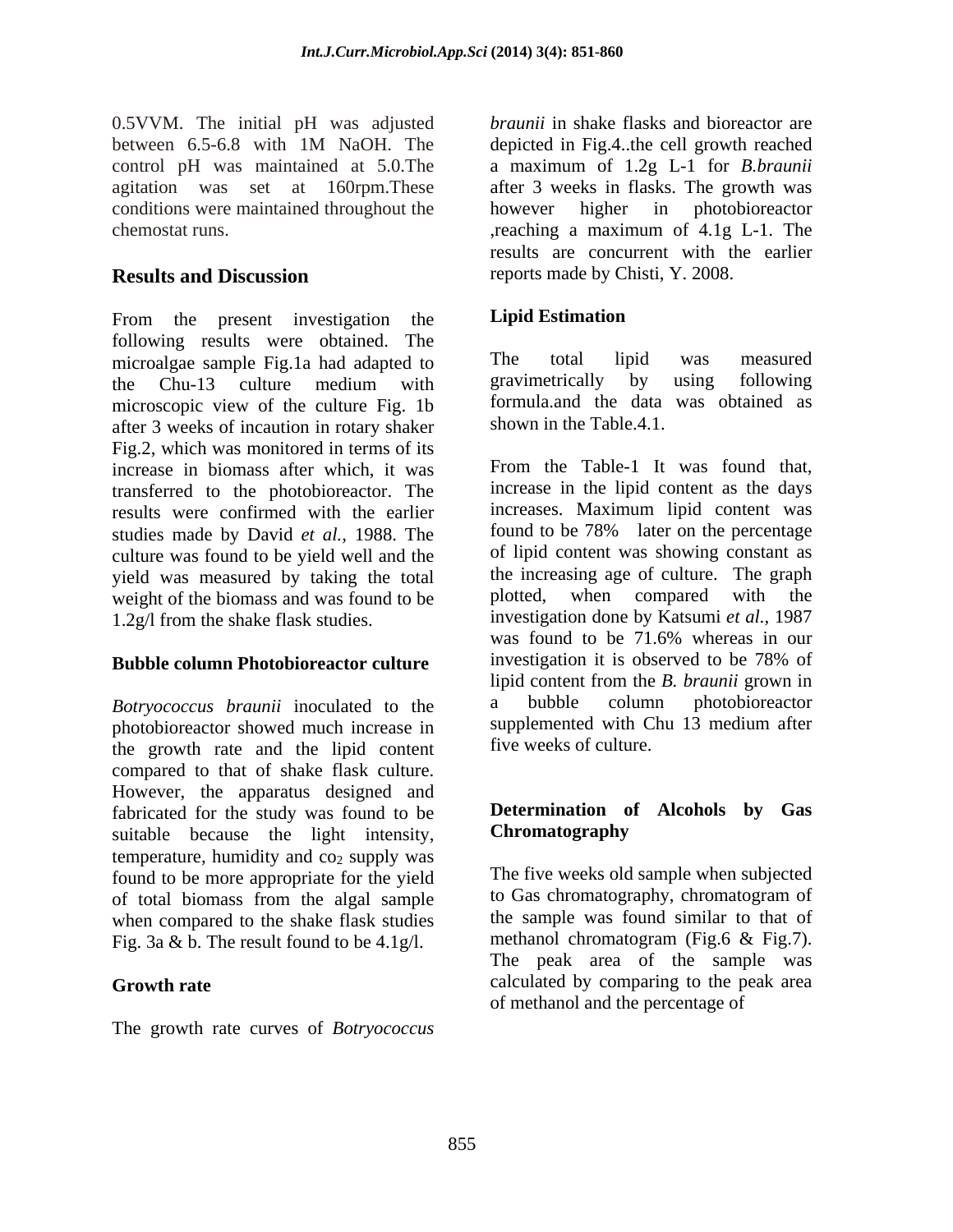**Fig.1a.** Algal sample obtained from US depot. b. Microscopic image of *Botryococcus braunii*



**Fig.2** Weeks old Shake Flask Culture



**Fig.3** Weeks old Bubble column Photobioreactor culture



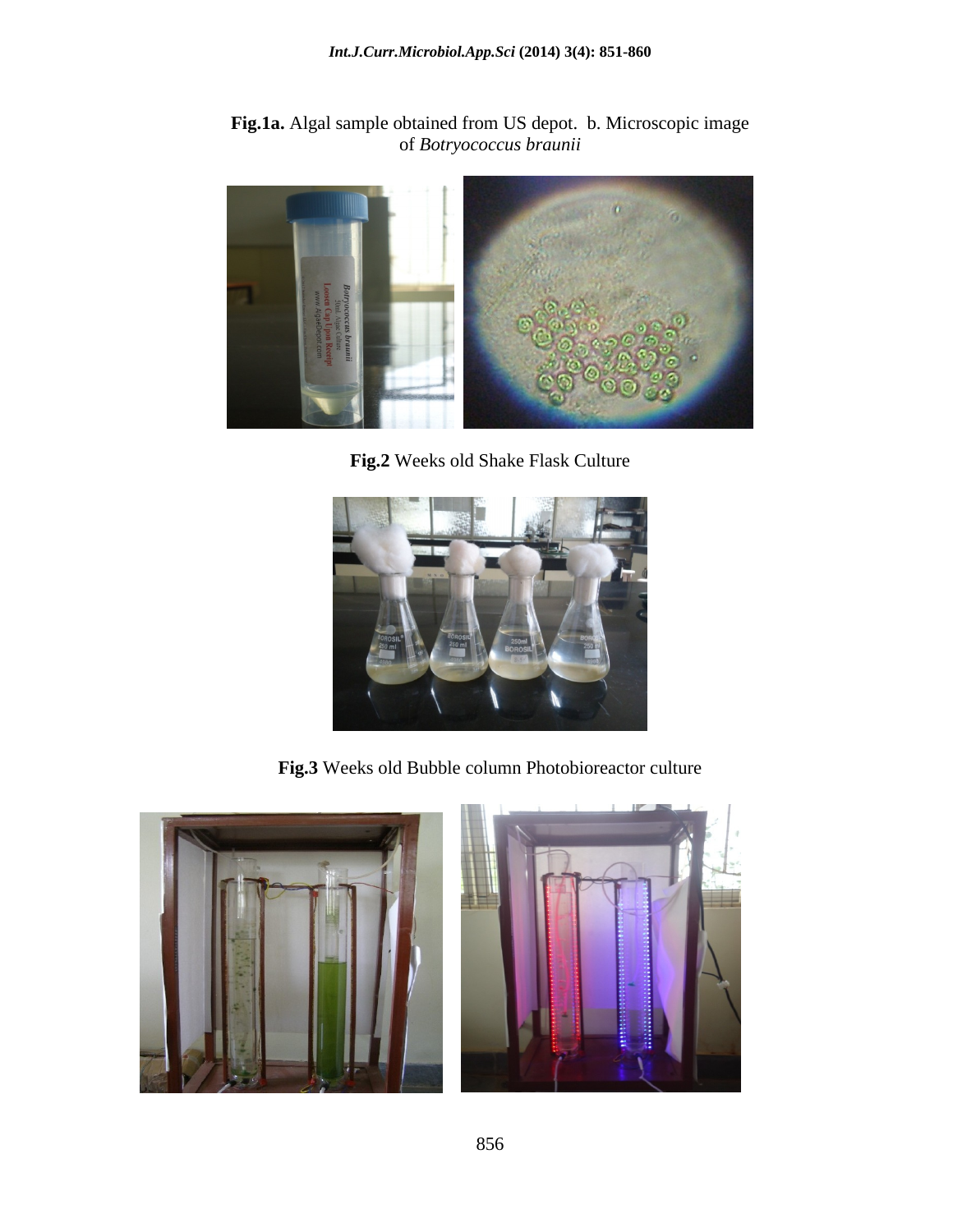

**Fig.4** Biomass growth rate curve of *Botryococcus braunii*

**Table.1.** Showing the percentage of oil in terms of grams

| Age of culture | Dry weight | Lipid extract weight   % Lipid |                                        |
|----------------|------------|--------------------------------|----------------------------------------|
| (days)         | (grams)    | (grams)                        | content                                |
|                |            |                                |                                        |
|                |            | U.43                           |                                        |
|                |            | $\mid$ 0.91                    | 18.2                                   |
| $\angle$ 1     |            |                                | 36 <sup>2</sup><br>J U                 |
| 28             |            | 2.89                           | 57.8                                   |
| 35             |            |                                | 78                                     |
| 42             |            | し・し                            | $\overline{\phantom{a}}$<br>$\sqrt{0}$ |

**Fig.5** Percentage v/s time in days, tested for lipid content

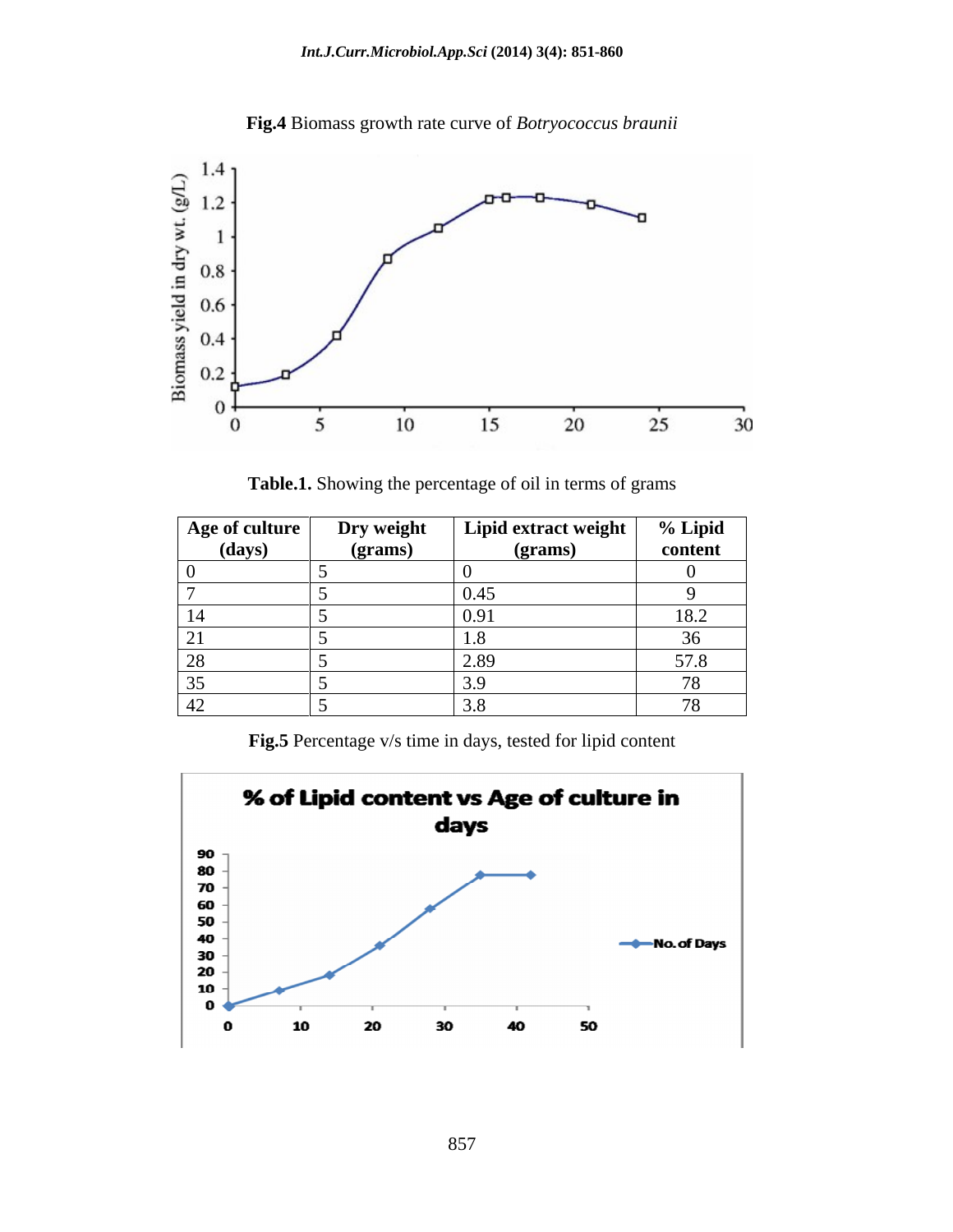

## **Fig.6** Chromatogram of Methanol



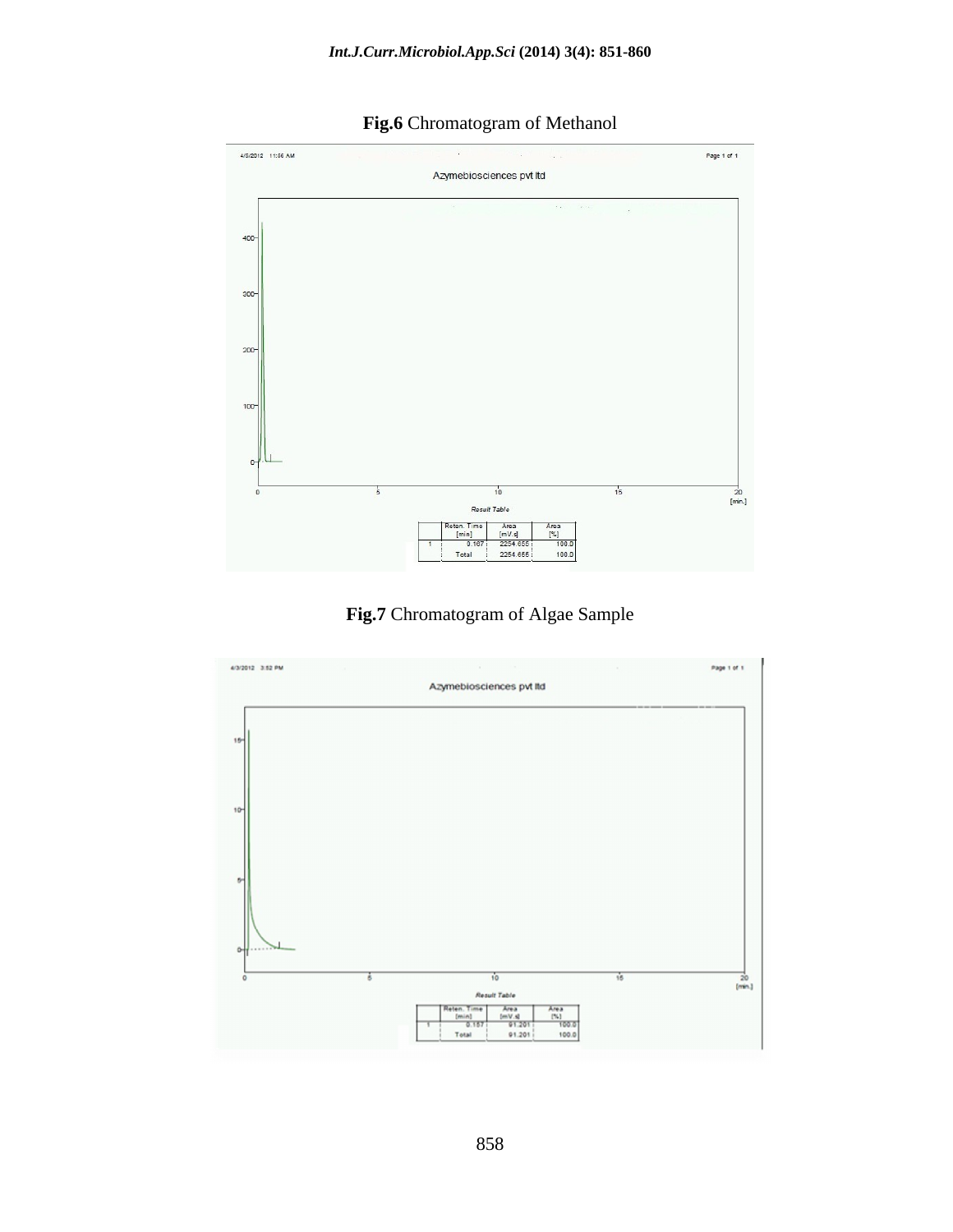methanol in algae sample was found out **References** by the formula.

After the extraction, the solvent was Anuradha Karunanidhi. 2008 drained into a suitable container by opening the spigot on the soxhlet extractor. The solvent vessel was heated Saccharomyces cerevisiae NCIM until the solvent was evaporated and the

There was no separation of aqueous and organic phases when it was left undistributed after stirring slowly for Chisti Y 2008 "Biodiesel from 30minutes. The production of biodiesel by esterification was not possible for the *Botryococcus braunii* oil and it was later Chu. S.P., 1942. The Journal of Ecology, studied Aquatic Species Program (ASP) 30(2): 284-325 report that the *Botryococcus* oils are not David, M., P. Metzer and Casadevall, E. fatty acid trigycerides but they are 1988. Two cyclobotryococcenes from triterpenes and they lack the free oxygen atom needed for esterification process. Botrvococcus braunii. Phytochem. 27 Later the Botryococcus oil was used as a  $(9): 2863-2867$ .

In conclusion, the biomass yielded in a bubble column photobioreactor system*.* Subjected to extractive fermentation, for the lipid content and methanol production was found to be successful in production of biofuel from the microalgae Erica C. Francisco, Debora B. Neves,

We thank US Depot. for supplying the culture microalgae *Botryococcus braunii*. Further, we are also thankful to VGST, Bangalore, Karnataka, India for the financial support Osamu Nakayama, Midori Kanda,

## **References**

- **Production of Biofuels** Marie-Noëlle and Largeau, Claude. Algae oil extraction by Soxhlet **the from a Bolivian strain**", *Botryococcus* **extraction method** *braunii*. Phytochem. 65(23): 3159- Achitouv, Etienne, Metzer, Pierre, Rager, 2004.  $C_{31}$ -C<sub>34</sub> methylated squalene 3165.
	- Anuradha Karunanidhi. 2008 : Extractive Fermentation of Ethanol inan Aqueous Two-Phase system by *Saccharomyces cerevisiae* NCIM 3288": Advanced Biotech.11-14.
- algae oil was obtained. Banerjee, A., R. Sharma, Y. Chisty and **Lipase catalyzed esterification** *braunii*: A renewable source of Banerjee, U.C. 2002 : *Botryococcus*  hydrocarbons and other chemicals", Critical Rev. Biotechnol. 22( 3): 245- 279.
	- Chisti Y*., 2008.* Biodiesel from microalgae beats bioethanol *,* Trends in Biotechnology :  $26(3)$ :126–131.
	- 30( 2): 284-325
	- 1988. "Two cyclobotryococcenes from the  $B$  race of the green alga", *Botryococcus braunii*. Phytochem. 27 (9) : 2863-2867.
- feedstock for hydrocracking. Dayananda, C., R.Sarada, P. Srinivas, T.R. Shamala and Ravishankar, G.A. 2006. Presence of methyl branched fatty acids and saturated hydrocarbons in botryococcene producing strain of *Botryococcus brauni ,* Acta Physiol. Plantarum*.*28 (3): 251-256.
- *Botryococcus braunii*. Eduardo Jacob-lopes and Telma T. **Acknowledgement and the contract of the contract of the contract of the contract of the contract of the contract of the contract of the contract of the contract of the contract of the contract of the contract of the con** Franco.2010. "Microalgae as feedstock for biodiesel production Carbon dioxide sequestration, lipid production and biofuel quality", J.Chem. Technol. Biotechnol. 85:395-402.
	- Katsumi Yamaguchi, Hiroshi Nakano, Masahiro Murakami, Shoji Konosu,